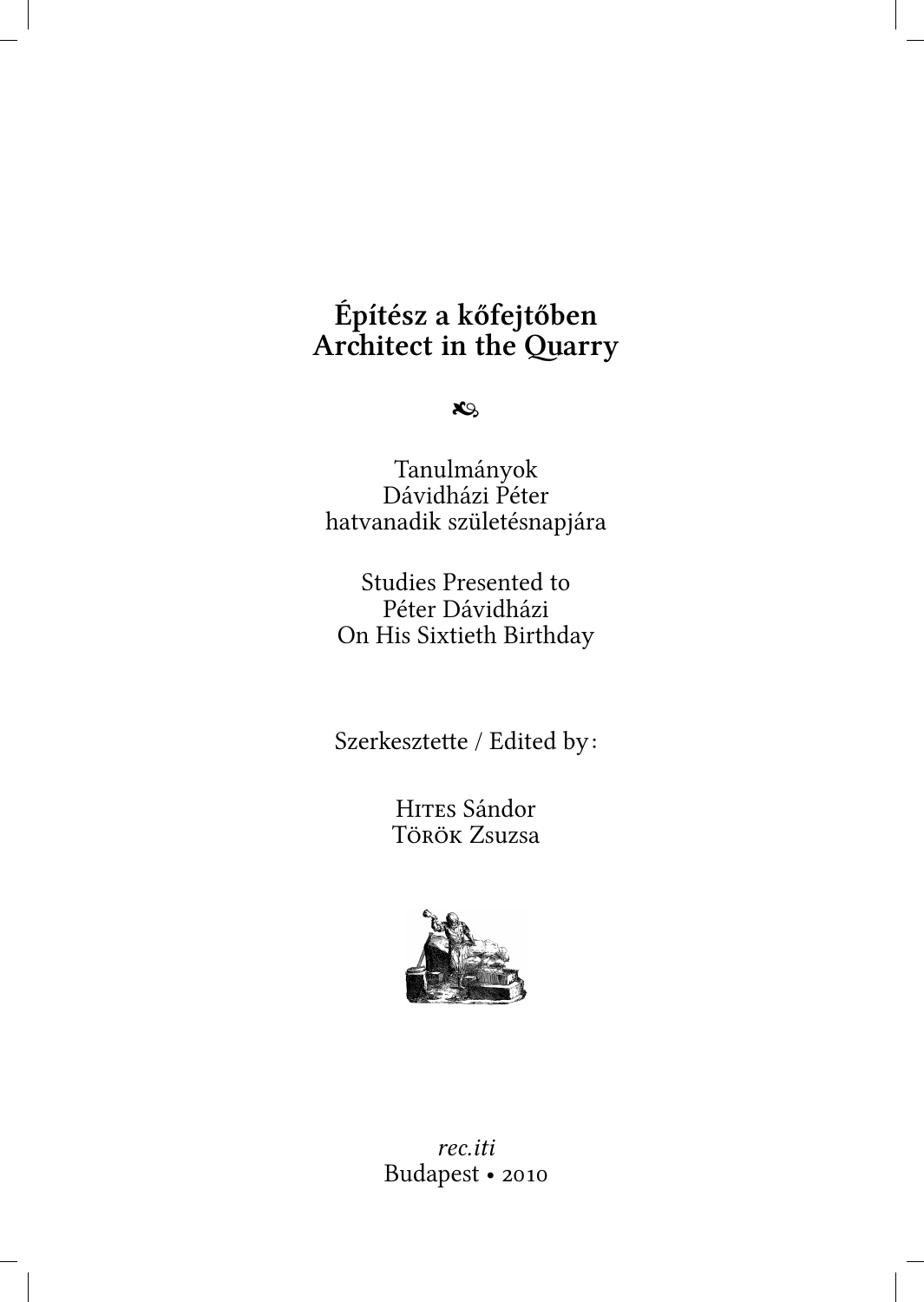A kötet megjelenését az MTA Irodalomtudományi Intézete és a Nemzeti Kulturális Alap támogatta.



A borító Adam Friedrich Oeser Sokrates meißelt die drei Grazien (Szókratész kőbe faragja a három gráciát) című metszete alapján készült. A metszet Johann Joachim Winckelmann *Gedanken über die Nachahmung der grieisen Werke in der Malerei und Bildhauerkunst* című értekezésének első, 1755-ös kiadásában jelent meg először.

© szerzők,

ISBN 978-963-7341-87-8

Kiadja a *rec.iti,* az MTA Irodalomtudományi Intézetének recenziós portálja ▶ http:*//*[rec.iti.mta.hu](http://rec.iti.mta.hu/rec.iti)*/*rec.iti Borítóterv: Fórizs Gergely ötlete nyomán Csörsz Rumen István Tördelte: Hegedüs Béla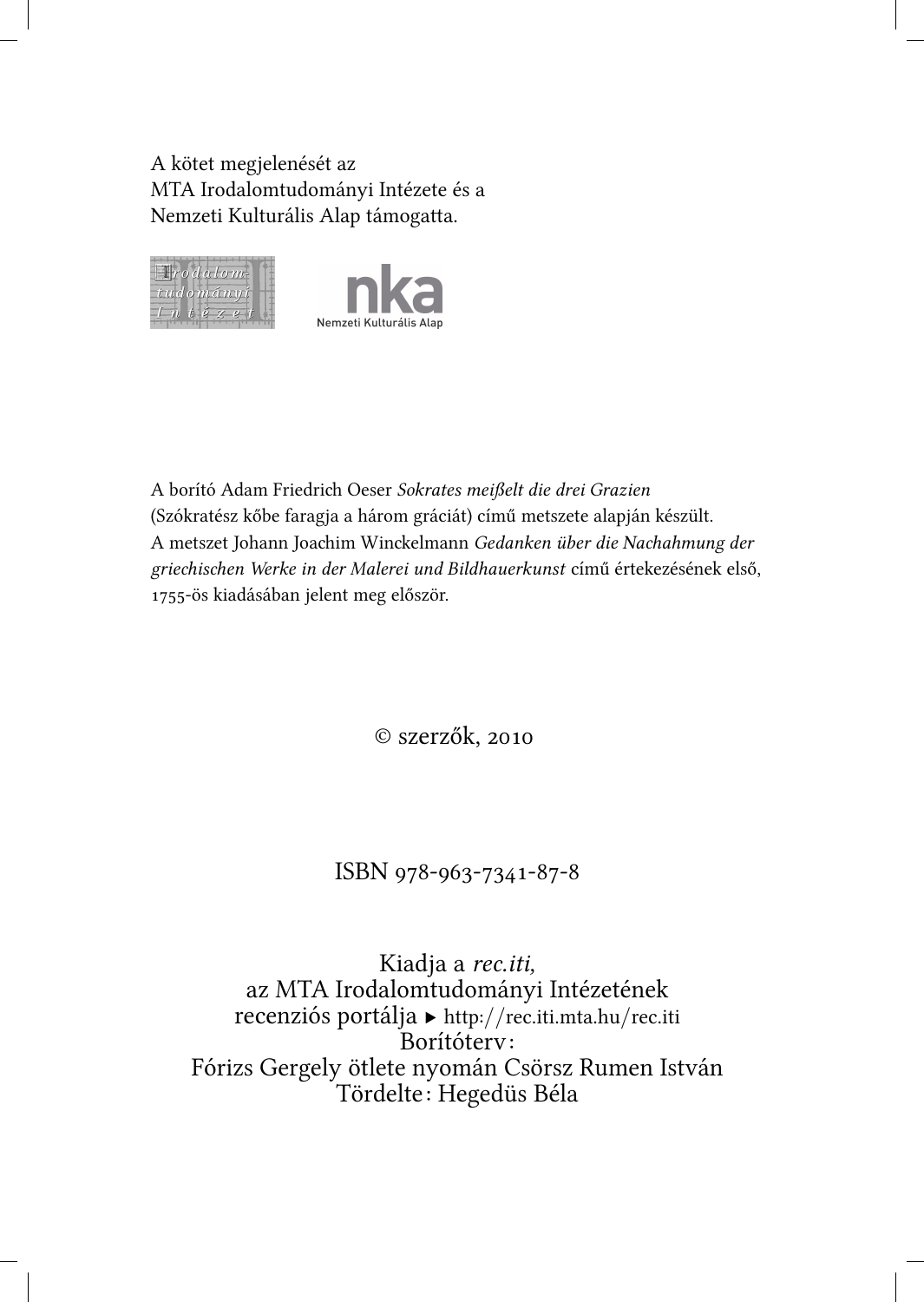### **GÁBOR ITTZÉS**

## *Satan's Return on the Eighth Night and Epic Chronology in* Paradise Lost

Milton scholarship has failed to produce a consensus on the chronology of *Paradise Lost*. The question has been repeatedly raised since the eighteenth century, when critics created the first tallies of the days of epic action, sometimes in spite of their own protestation that the exercise was impossible.<sup>1</sup> More sustained efforts have been made since the middle of the twentieth century, but the result so far has been a proliferation of rival proposals, ranging at least from twenty-eight to thirtythree-plus-four days, rather than a convergence of opinion.<sup>2</sup> There are

- <sup>1</sup> See, e.g., ADDISON, Joseph, *Criticism on Milton's Paradise Lost: From 'The Spectator' 31 December, 1711 - 3 May, 1712 in English Reprints, ed. Edward* ARBER, 8 vols. London. 1869-1871. Repr. New York: AMS, 1966, 2:20 (No. 267, 5 Jan 1712) and 151 (No. 369, 3 May 1712); NEWTON, Thomas, ed., Paradise Lost: Poem in Twelve Books. The Author John Milton. A New *Edition with Notes of Various Authors, 2 vols. London.* 1749. 2:313-316; and MASSON, David, ed., *The Poetical Works of John Milton*, 2 vols. London: Macmillan. 1874. 1:357-358.
- ² Cf. MCCOLLEY, Grant, *Paradise Lost: An Account of Its Growth and Major Origins, with a Discussion of Milton's Use of Sources and Literary Patterns,* (1940) repr.; New York: Russel & Russel. 1963, 16-17 and *passim*; QVARN-STRÖM, Gunnar, *The Enchanted Palace: Some Aspects of Paradise Lost*, Stockholm: Almqvist & Wiksell. 1967, 10-54 and 168-173; FOWLER, Alistair, ed., *John Milton, Paradise Lost*, rev.  $2^{nd}$  ed.; Harlow etc.: Longman. 2007,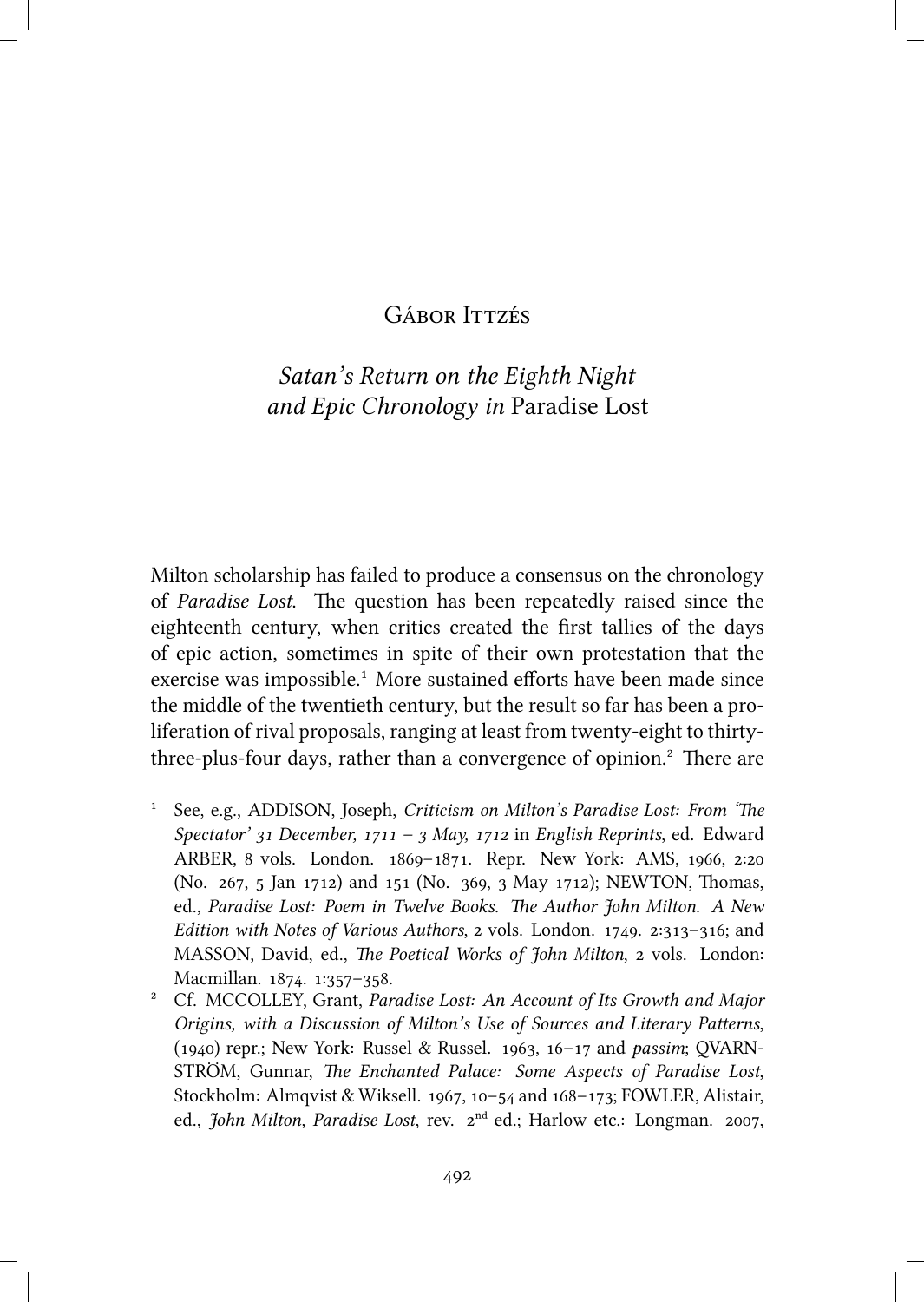numerous contentious details,<sup>3</sup> but one episode has particularly vexed critics. Satan's journey through darkness recounted at the beginning of Book 9 is one of the longest single episodes of epic action, yet in terms of narration it is one of the shortest.

In the 1960s, there emerged a powerful reconstruction of epic chronology, including Satan's sojourn, in *Paradise Lost* that we might term the "canonical reading." Prompted by Grant McColley's work,<sup>4</sup> it was developed by Gunnar Qvarnström<sup>5</sup> and Alastair Fowler and gained wide currency through the latter author's influential critical edition of *Paradise Lost.*<sup>6</sup> It assigns the action of the epic to thirty-three days, including a week between Satan's expulsion from and return to Eden  $(4.1013-1015$  and  $9.53-57)$ . From the 1970s on, several important challenges have been made to the canonical reading. One trend is to question the very possibility of an overarching epic chronology for *Paradise Lost*. The thesis has been most recently presented by Anthony Welch, "arguing that the idea of chronology itself needs rethinking" and concluding that "Milton rejects a single overarching chronology in favor of several"  $(14)$ , but it has a prestigious pedigree reaching back all the way to the eighteenth century.<sup>8</sup> The point is certainly not to

- <sup>4</sup> MCCOLLEY 1940.
- <sup>5</sup> QVARNSTRÖM 1967.
- <sup>6</sup> FOWLER 1968, 2007.
- <sup>7</sup> WELCH 2002, 1.

<sup>–</sup> and *passim*; CRUMP, Galbraith M., *e Mystical Design of Paradise* Lost, Lewisburg: Bucknell University Press. 1975, 163-181; ZIVLEY, Sherry L., 'The Thirty-Three Days of *Paradise Lost*', MQ 34, 2000, 117-127.; and WELCH, Anthony, 'Reconsidering Chronology in *Paradise Lost*,' *MS* 41, 2002,  $1 - 17$ .

 $3$  They include, just to name a few, the time of the Son's victory over the rebels, the chronology of the infernal scenes, the dating of creation, the number of nights intervening between the fall and the expulsion as well as the meaning of "the hour precise"  $(12.589)$  at the end of the epic – not to mention the need to establish the very possibility of an overarching chronology.

 $^8$  See, e.g., ADDISON 1966, 2:20 (No. 267, 5 Jan 1712); NEWTON 1749, :; GILBERT, Allen H., *On the Composition of Paradise Lost: A Study of the Ordering and Insertion of Material*, Chapel Hill: University of North Carolina Press, 1947, 147-150; STAPLETON, Laurence, 'Perspectives of Time in *Paradise Lost*,' *PQ* 45, 1966, 734-748; HUNTER, William B., Jr., 'Eternity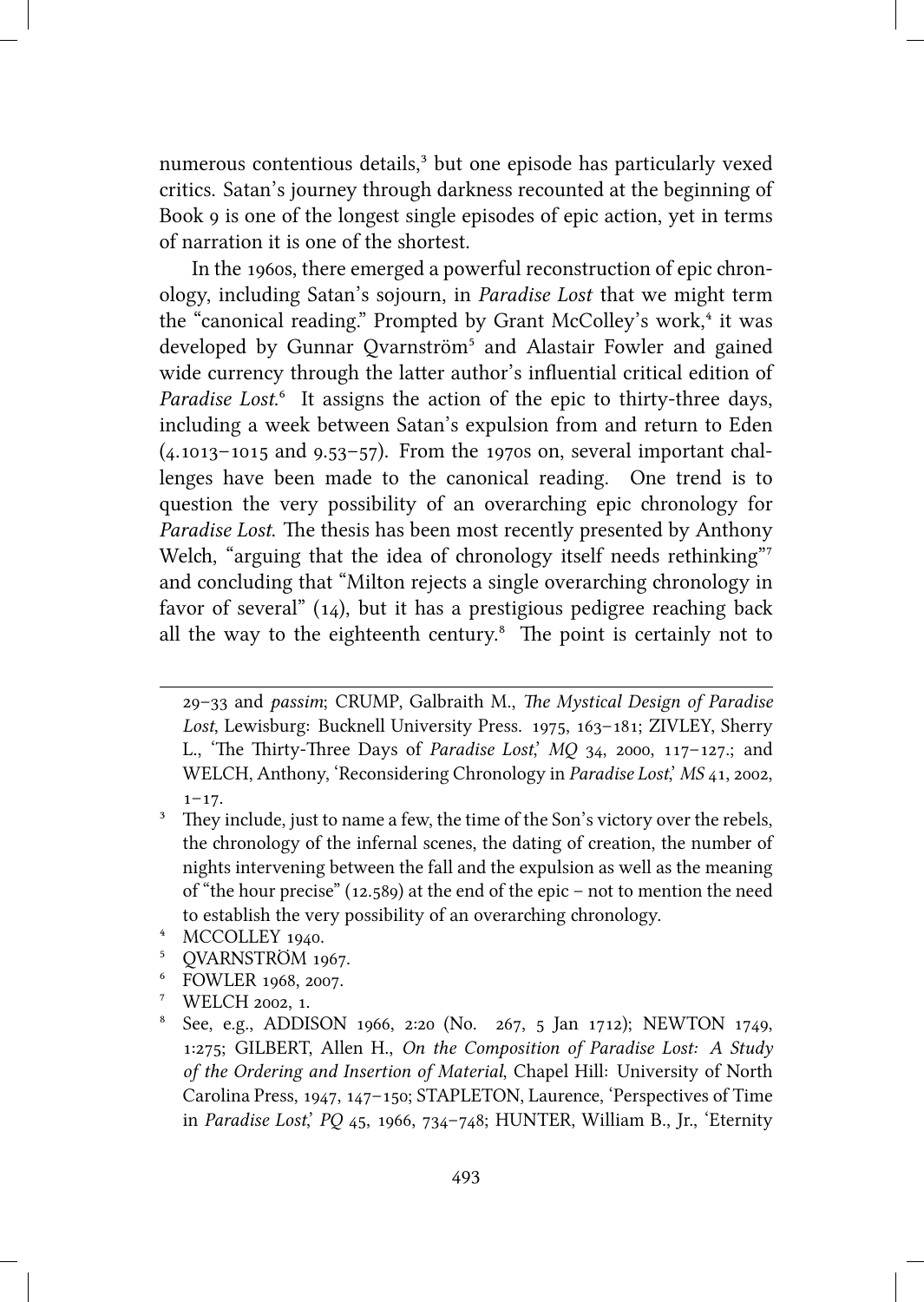be taken lightly and deserves close scrutiny, but since most authors in the skeptical camp do not actually differ from the canonical reading in terms of their interpretation of Satan's journey through darkness as a weeklong episode, an engagement with it falls beyond the scope of this paper.

Another group of authors disagree with Fowler and his colleagues about the whereabouts of the colures that play a key role in Satan's travels. Malabika Sarkar argued that the fiend must have been traveling through space rather than on, or close to, the surface of the earth because he was "traversing each Colure" (9.66), which are great circles on the celestial sphere.<sup>9</sup> That intriguing, but mistaken,<sup>10</sup> proposal might have far-reaching repercussions, but Sarkar, in fact, accepted Fowler's epic chronology essentially unchanged.<sup>11</sup> It was Sherry L. Zivley, who, building on Sarkar's interpretation, proposed a substantial alternative to the Ovarnström–Fowler timeline.<sup>12</sup> She argued that *Paradise Lost*  $9.58 - 62a$ ,  $62b - 67$  and  $75 - 86$  must be understood as three consecutive events, ultimately adding up to ten days in all.<sup>13</sup> Since I have responded

and Time' in William B. Hunter, Jr., gen. ed., *A Milton Encyclopedia*, 9 vols. Lewisburg: Bucknell UP; London: Associated UP, 1978-1983. 3:71.

<sup>&</sup>lt;sup>9</sup> SARKAR, Malabika, 'Satan's Astronomical Journey, *Paradise Lost*, IX. 63-66,' *N&Q* n.s. 26 [vol. 224 of cont. ser.], 1979. 417-422.

<sup>&</sup>lt;sup>10</sup> The principal difficulty is that the celestial sphere is an *imaginary* sphere that has no specific radius and holds the heavenly bodies only by projection: ITTZÉS, Gábor, 'Satan's Journey through Darkness (*Paradise Lost* 9.53-86),' *MQ* 41, 2007. 14. (12-21.)

 $11$  In a similar vein, Harinder S. Marjara, although probably unfamiliar with Sarkar's paper, emphatically points out that the colures and Satan's movements have to do with space, not the face of the earth. He makes nearly ten references to the issue in a single page (MARJARA, Harinder S., *Contemplation of Created Things: Science in Paradise Lost*, Toronto, Buffalo & London: University of Toronto Press,  $1992$ ,  $194-195$ .) but has no interest in chronology even though he explicitly links earth's shadow to time keeping. His attention is exclusively claimed by the geometricity, technical precision, and moral symbolism of Milton's imagery.

<sup>&</sup>lt;sup>12</sup> ZIVLEY, Sherry L., 'Satan in Orbit: *Paradise Lost* IX. 48-86,' MQ 31, 1997, 130-136; ZIVLEY 2000, 121.

<sup>&</sup>lt;sup>13</sup> Incidentally, she also advocated a discontinuous timeline (esp. ZIVLEY 2000, 118-119). That, in addition to four days allocated to the heavenly scenes from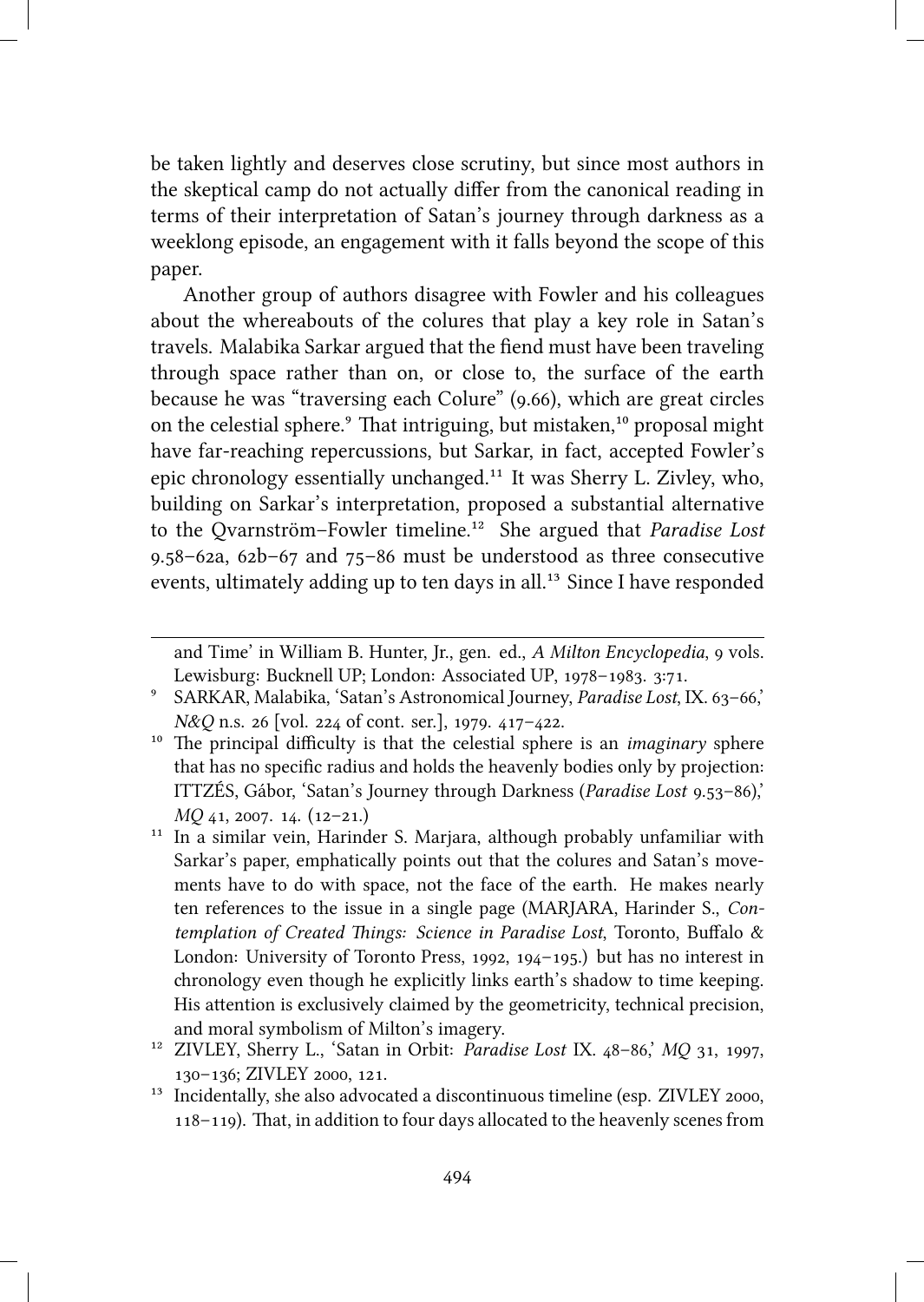to her reading at length elsewhere and sought to uphold the traditional reading that, first, the three returns of which 9.57, 58 and 67 speak are one and the same event and, second, the geographical orbits in  $9.76 - 83$ *re*describe more fully the astronomical trajectory from 9.63–69,<sup>14</sup> I shall not rehearse once more the whole debate here.

A third kind of challenge, to which I shall return in detail, is predicated on the interpretation of "seven continu'd Nights"  $(9.63)$  as three and a half, rather than seven, twenty-four-hour periods, again significantly redrawing the temporal map of epic action.<sup>15</sup> While the canonical reading has thus ultimately failed to command uniform scholarly assent, that reading has established itself as a normative point of reference that simply cannot be ignored. All later proposals must take account of it and situate themselves with reference to it. What is somewhat surprising is that this carefully crafted, well thought-out proposal has some internal inconsistencies that seem to have gone unnoticed for decades. In the following pages, I shall take a closer look at those problematic details and thereby clear the ground for a larger constructive discussion of the question of epic chronology in *Paradise Lost*.

As far as I know, Grant McColley was the first in the twentieth century to offer a chronological table for the whole of *Paradise Lost*. He estimated thirty-one days for the entire action (Table 1, p.  $504$ ) but failed to explain the considerations behind his computations. In one instance he certainly miscalculated his days. If Satan's unsuccessful temptation after which he is expelled from Eden  $(4.1014 - 1015)$  is dated to the night following day  $23$ , and his sojourn lasts seven nights after which he returns "On the eighth"  $(9.67)$ , he cannot have arrived back on the night *before* day 30 as McColley reckons.<sup>16</sup> Ouite apart from losing a few hours between his departure just before dawn (as is commonly though by no means uniformly assumed) and return at midnight (9.58), that would only allow Satan *six* days (that is, days 24-29) to "r[i]de /

the Son's anointing to the rebels' expulsion, she proposed a thirty-three-day schedule for the rest of the action (Table  $1, p. 504$ ), might bear witness to the lasting influence of the canonical reading.

 $14$  ITTZÉS 2007.

<sup>&</sup>lt;sup>15</sup> CRUMP 1975.

<sup>&</sup>lt;sup>16</sup> MCCOLLEY 1940, 17.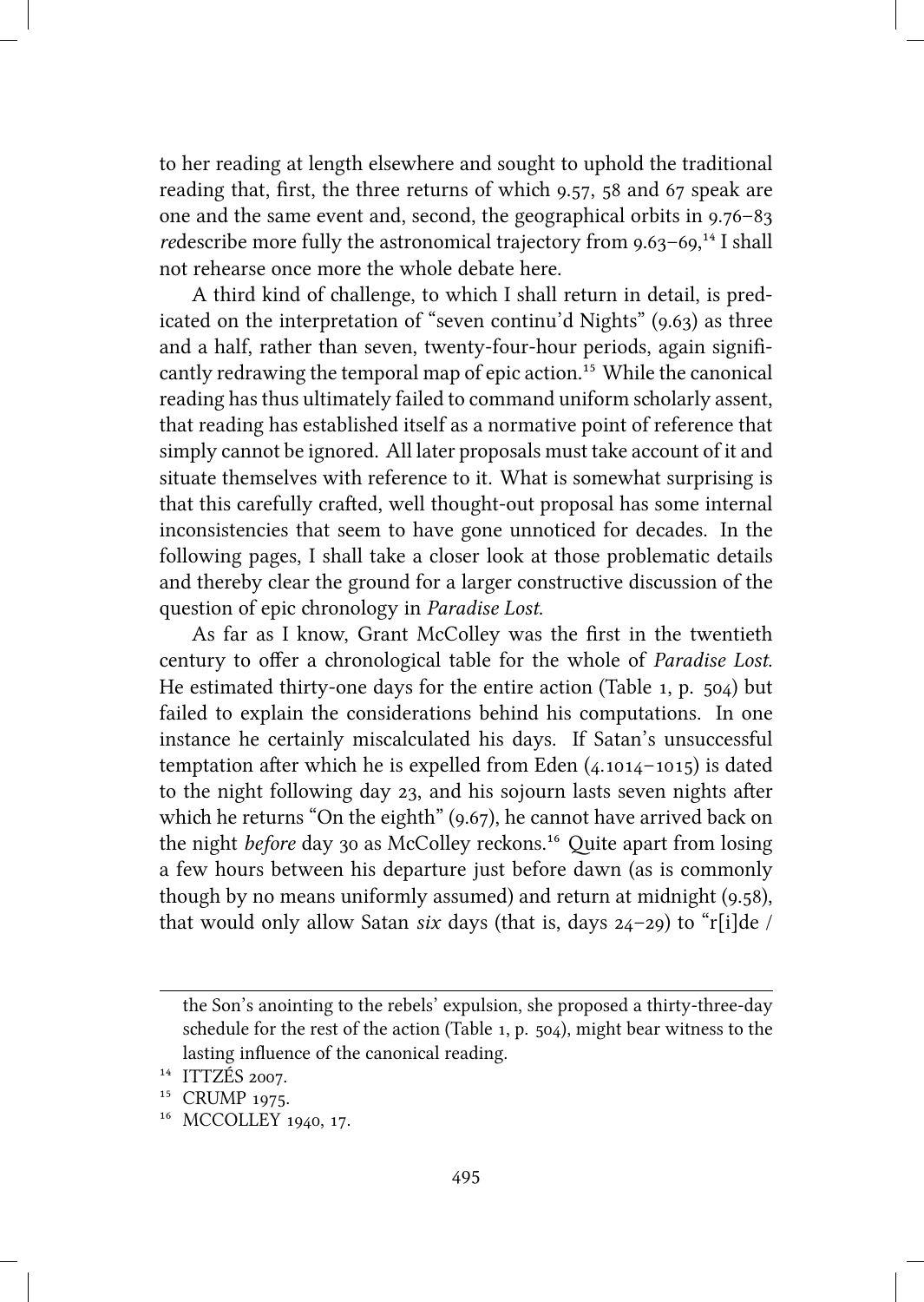With darkness" ( $9.63-64$ ). McColley is aware of the relevant Miltonic passage, yet his slip may not simply be oversight.<sup>17</sup> He argues that

[f]or his separate temptations, Milton selected the periods advocated by the two most authoritative interpretations [of Genesis  $2-3$ ], one of which maintained Adam fell on the first day; the other, on the eighth. Satan's initial and unsuccessful seduction, he assigned to the day of Creation; the second and conventional temptation he placed precisely one week later.<sup>18</sup>

Since he puts Satan's first assault on day 23, day 30 apparently presents itself as the correct date, "precisely one week later," for the second and successful attempt. What McColley evidently overlooked was the problem created by the fact that one attempt had been made at night in a dream  $(4.799 - 809$  and  $5.26 - 94$ ), the other in broad daylight at noon  $(9.739)$ . That creates a half-day gap that has to be rounded either up or down if we want to state the relative time of the two temptations in full days. McColley rounds it down to save the *week* between days 23 and 30. That is a mistake, but it does not necessarily ruin his larger argument. The first temptation surely occurred some time between 9 pm  $(4.776 - 780)$  and dawn  $(4.1014 - 5.2)$ . McColley counts this time as part of day 23. Milton, however, followed the Hebraic tradition and computed his days from sunset to sunset.<sup>19</sup> The devilish dream should, therefore, be properly seen as an event on day 24. The successful temptation then falls on day 31, allowing the requisite number of nights for Satan's flight in-between. In any case, an extra day must be introduced in McColley's chronology, bringing his sum total to thirty-two.

If McColley was the first modern critic to provide a general chronological table for *Paradise Lost*, Gunnar Qvarnström was the first to publish his detailed reasons behind the numbers. He distributes the epic events over a thirty-three-day time span (Table  $1$ ,  $p$ .  $504$ ) and

<sup>&</sup>lt;sup>17</sup> MCCOLLEY 1940, 168.

<sup>&</sup>lt;sup>18</sup> MCCOLLEY 1940, 160.

<sup>&</sup>lt;sup>19</sup> Perhaps the clearest evidence is supplied by Raphael's rarely quoted "Ere Sabbath Eev'ning"  $(8.246)$ , where the context makes it incontrovertibly clear that the Sabbath comes after (or rather, begins with) the evening and not the evening after (or rather, at the end of) the Sabbath. See also Milton's version of the creation story, where he follows the biblical account in mentioning evenings before mornings (7.260, 274-275, 338, 386, 448, 550).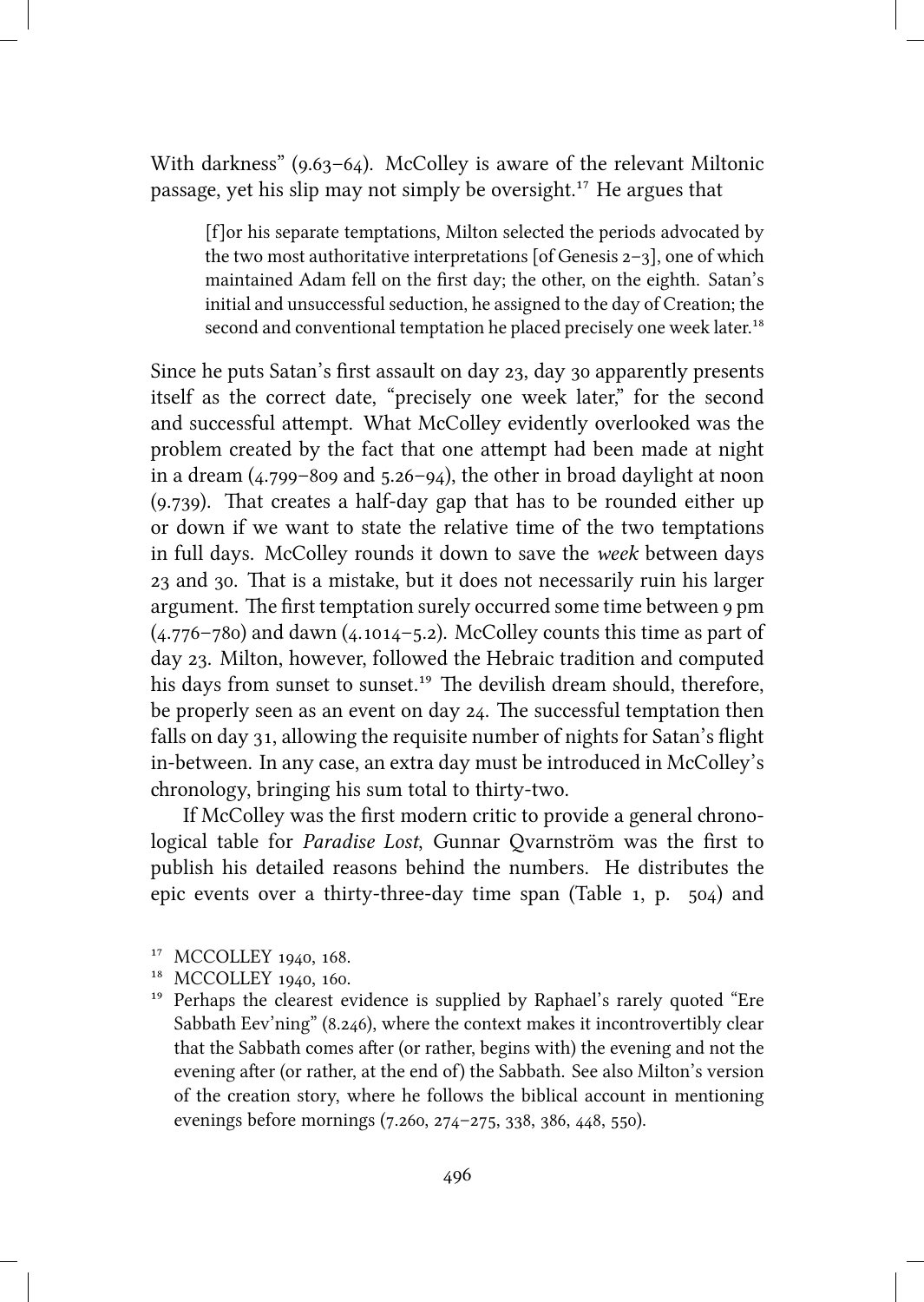accepts the view that predawn is the time of Satan's expulsion.<sup>20</sup> It is day 24. Ovarnström allocates seven complete twenty-four-hour units for his travels, bringing him back at daybreak on day 31. Satan then "spen[ds] the hours of daylight of Day 31 out of sight of the reader" and returns to Eden at midnight on day  $32.^{21}$  The more ambiguous designation of "Days  $24/25-31/32$ " for the duration of Satan's journey in the summary chronological table<sup>22</sup> betrays Qvarnström's own unease with that reading. Rightly so since Milton's text can hardly be bent to fit his scheme. The bard is clear that "By Night he [Satan] fled, and at Midnight return'd / From compassing the Earth"  $(9.58-59)$ . It will not do, then, to suggest, as Qvarnström does, that he returned at predawn from his seven rounds and again at the following midnight from some unspecified further seclusion. There simply does not seem to be any need or textual evidence for that extra time off.

The sojourn begins during a first night; the end of the seven-day<sup>23</sup> trip then falls, logically, "On the eighth"  $(9.67)$ , which is exactly what Milton tells us. To suppose with Qvarnström that between the end of the seventh of the "seven continu'd Nights" (9.63) (return at predawn from circling the globe) and the eighth night (return at midnight from some unspecified further seclusion) a complete daytime period intervenes, goes against common sense. His reading, further, entails an unwarranted disjunction between two mentions of Satan's return, making the second an independent event without the slightest hint as to where he may be returning from. Instead,  $9.58-69$  contains a beautifully constructed period that completes, between and excluding the first and the last clauses, a full narrative cycle from Satan's return through his travels to their cause (expulsion) and back through his travels to his return (R–T–E–T–R):

 $20$  OVARNSTRÖM 1967, 35 and Appendix 3.

<sup>&</sup>lt;sup>21</sup> QVARNSTRÖM 1967, 40.

<sup>&</sup>lt;sup>22</sup> OVARNSTRÖM 1967, 48.

<sup>&</sup>lt;sup>23</sup> Ovarström rightly argues that *nights* in  $9.63$  are twenty-four-hour periods, i.e., synonymous with *days*, since they comprise "hours of darkness only. This makes it sufficiently logical to refer to each of the  $24$ -hour periods as a 'night'." QVARTSRÖM 1967, 40.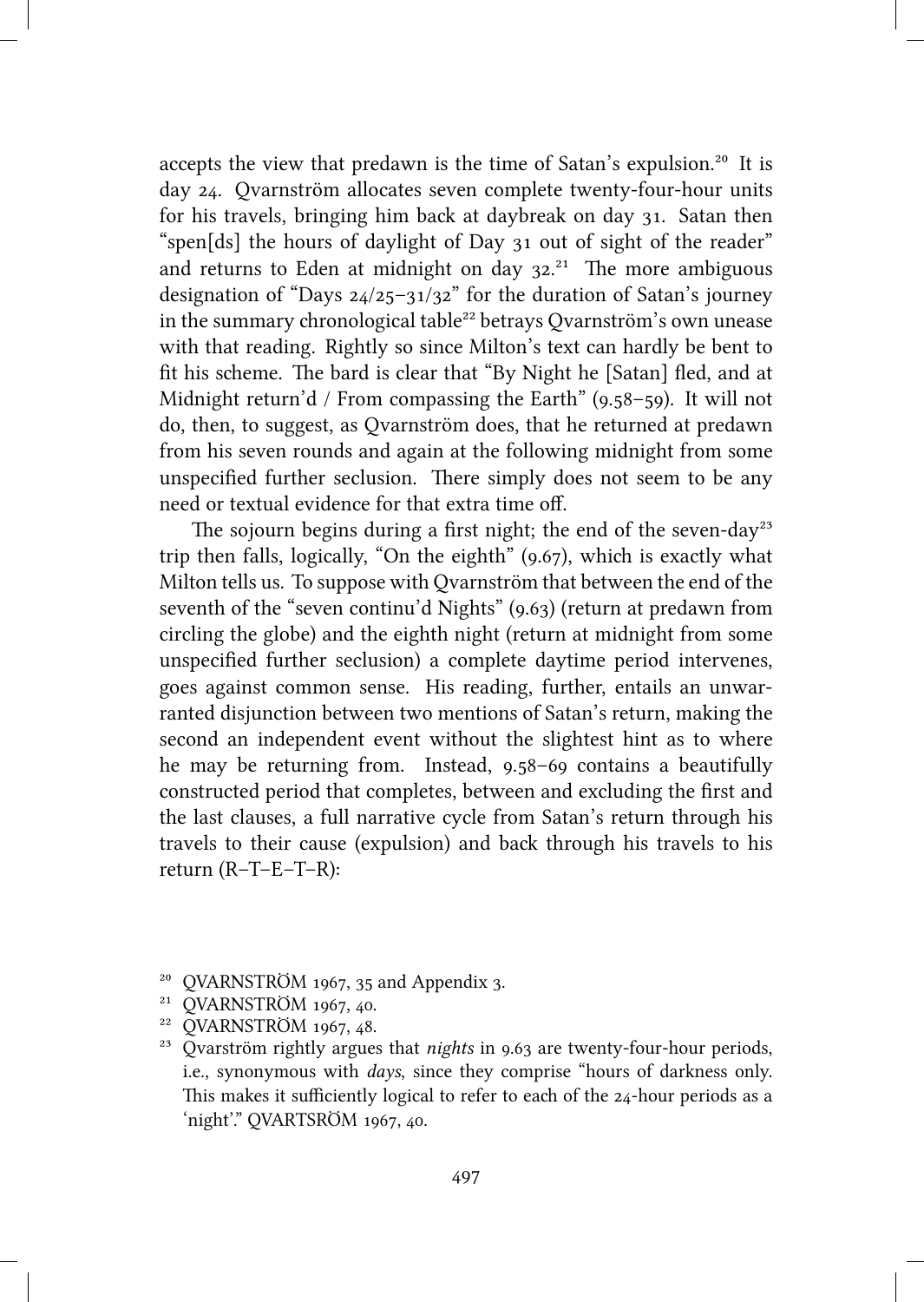| By Night he fled,] and at Midnight return'd          |               | [R] |  |  |  |  |  |
|------------------------------------------------------|---------------|-----|--|--|--|--|--|
| From compassing the Earth, cautious of day,          | $\Rightarrow$ | [T] |  |  |  |  |  |
| Since Uriel Regent of the Sun descri'd               | $\Rightarrow$ | [E] |  |  |  |  |  |
| His entrance, and forewarnd the Cherubim             |               |     |  |  |  |  |  |
| That kept thir watch; thence full of anguish driv'n, |               |     |  |  |  |  |  |
| The space of seven continu'd Nights he rode          |               | ſΤl |  |  |  |  |  |
| With darkness, thrice the Equinoctial Line           |               |     |  |  |  |  |  |
| He circl'd, four times cross'd the Carr of Night     |               |     |  |  |  |  |  |
| From Pole to Pole, traversing each Colure;           |               |     |  |  |  |  |  |
| On the eighth return'd, [and on the Coast averse     |               | [R] |  |  |  |  |  |
| From entrance or Cherubic Watch, by stealth          |               |     |  |  |  |  |  |
| Found unsuspected way.                               |               |     |  |  |  |  |  |
| $(9.58-69,$ italics added)                           |               |     |  |  |  |  |  |

Qvarnström's disjunctive interpretation, cutting the latter return off and claiming it to be a separate episode, seems perfectly unjustified to me.

His observation, evidently based on  $9.67 - 69$ , that on his midnight approach Satan "arrives from the west"<sup>24</sup> and "not from the east, southeast or northeast as one would have expected"<sup>25</sup> is forced, for we do not know which direction he is arriving from; we merely learn that he "Found unsuspected way" (9.69) into paradise "on the Coast averse / From entrance or Cherubic Watch" (67–68), that is, on the western side.<sup>26</sup> Nor does the argument that "the journey requires a minimum of seven such [twenty-four-hour] periods if Satan is to complete his seven circles around the Earth in darkness"  $(173, cf. 40)$  explain why the seven nights could not be rounded down to just over six and three quarters from predawn on day 24 to midnight on day 31. It is, of course, presupposed that Satan is traveling in the shadow of the earth always on the side opposite the sun, but he can travel *somewhat* faster than the sun if he leaves at the end of the shadow (as he does just before daybreak)

<sup>&</sup>lt;sup>24</sup> OVARNSTRÖM 1967, 40.

<sup>&</sup>lt;sup>25</sup> OVARNSTRÖM 1967, 173.

<sup>&</sup>lt;sup>26</sup> Cf. 4.178, 542. Bringing 4.223-232 to bear on 9.69-75, Fowler seems to conclude that Satan entered from the north (FOWLER 2007,  $473$ ), and if we accept with Qvarnström (QVARNSTRÖM  $1967$ , 40) the order of the cosmographic description (9.64-66) as the actual sequence of Satan's rounds, we might reach a similar conclusion.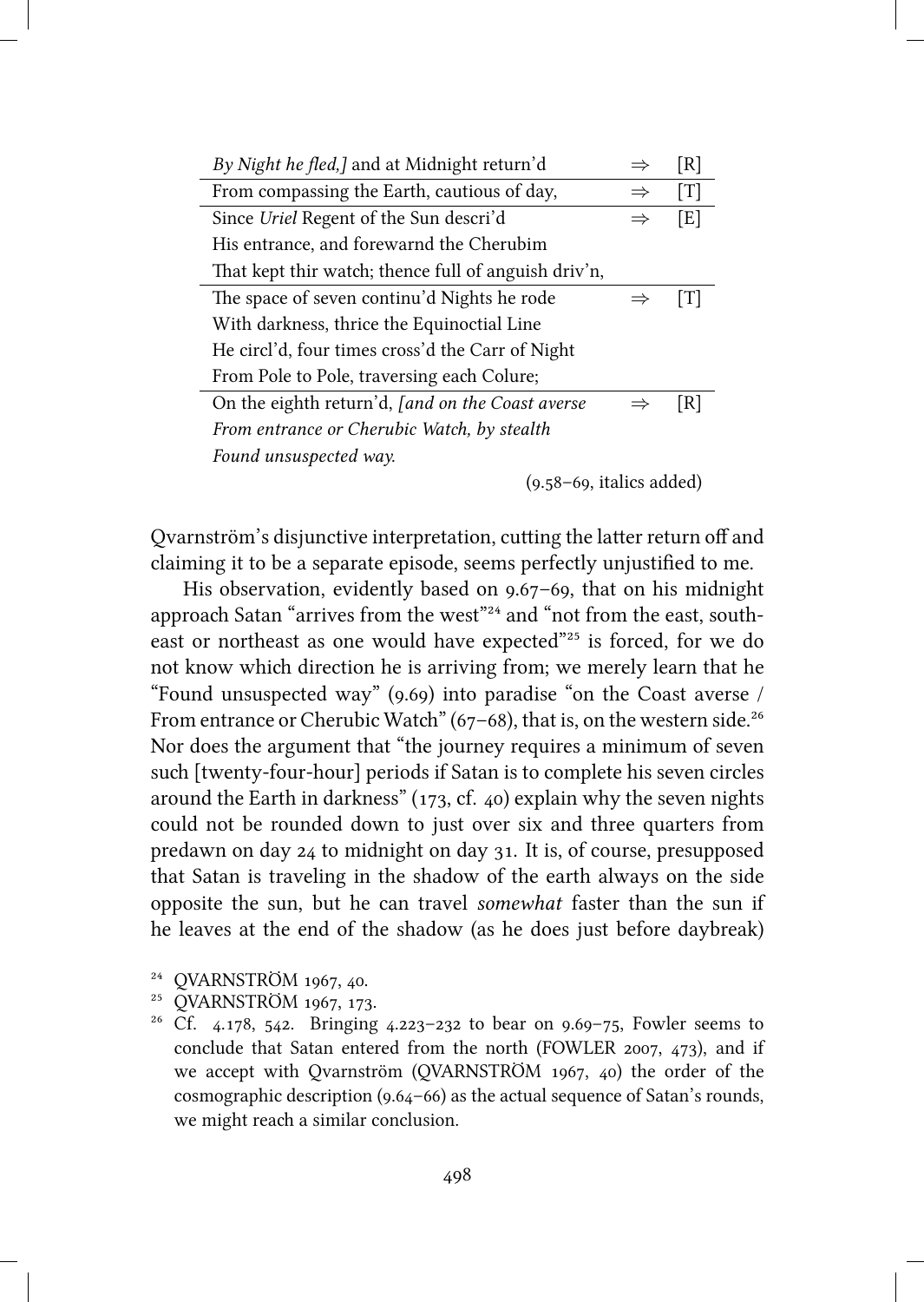and returns in the middle of it (at midnight). There is, then, no reason to postulate any extra time between Satan's return from his seven-day journey and his entry into Eden at midnight on the day of the fall. What Qvarnström's "Days  $24/25-31/32^{227}$  formula really does is paper over the fact that he is allocating eight days (from  $24$  to  $31$ , inclusive) to a sevenday trip.

Alastair Fowler developed an explanation that helped him avoid Qvarnström's quandary. He understood the closing lines of Book 4 to signify midnight,<sup>28</sup> thereby allowing seven full days for Satan's "week of uncreation (midnight to midnight)."<sup>29</sup> Disregarding the merits or otherwise of the underlying reading, the interpretation certainly has the advantage of preventing the need to round days either up or down and producing a watertight chronology. It is all the more surprising that Fowler nevertheless assigns the exact same eight days (from  $24-31$ , inclusive) to Satan's sojourn as Qvarnström.

Fowler discussed epic chronology both in the 'Introduction' and the explanatory notes of his influential critical edition of *Paradise Lost*. In the former, he also included a complete table comparable to McColley's and Qvarnström's (Table 1, p. 504). While he did touch up virtually every line in the table from the first to the second edition, the numbering of the days remained unchanged,<sup>30</sup> thereby allowing the confusion about the duration of Satan's journey to persist uncorrected. Fowler uses "inclusive" day numbering for intervals when integrating them into his timeline. Thus he puts the rebels' fall to days  $4-13$  and their stupor to days  $13-22$ . In other words, he allows ten days for each nine-day period (cf.  $6.871$  and  $1.50 - 52$ , respectively) obviously meaning that a few hours should fall away both at the beginning and the end. The method works if one overlaps such periods as Fowler correctly does: the war in heaven extends from days  $2$  to  $4$ ; the rebels' fall, from  $4$  to 13; their unconsciousness, from  $13$  to  $22.^{31}$ . The fallen angels land in hell as late on

<sup>&</sup>lt;sup>27</sup> QVARNSTRÖM 1967, 48.

<sup>&</sup>lt;sup>28</sup> FOWLER 2007, 280n.

<sup>&</sup>lt;sup>29</sup> FOWLER 2007, 31.

<sup>&</sup>lt;sup>30</sup> Cf. FOWLER 2007, 31, with 1968, 26-27.

 $31$  Fowler is not entirely consistent concerning these numbers as in a note to 1.50–83 he gives the duration of the stupor as "Days  $14-22$ " (FOWLER 2007,  $62.$ ).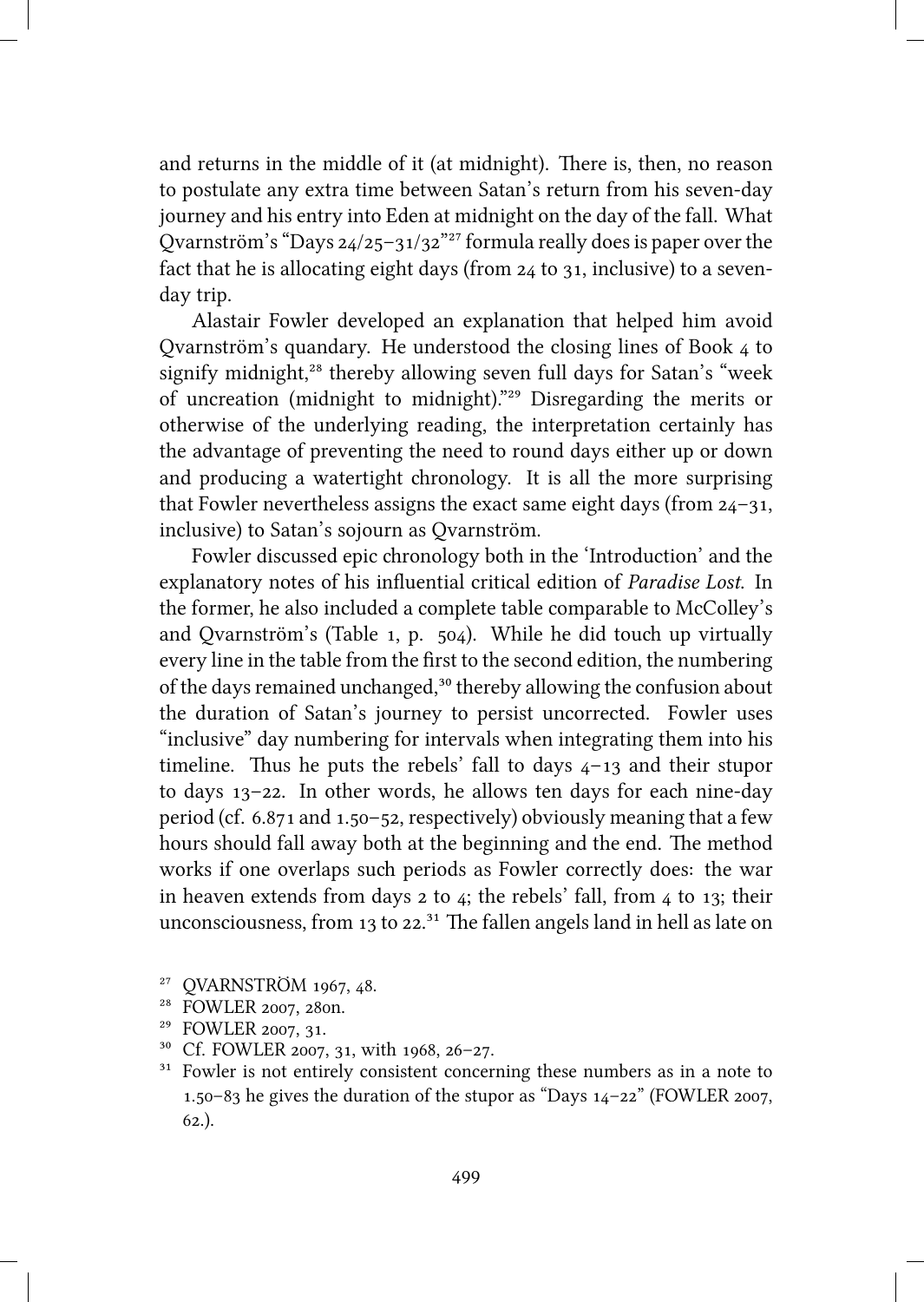day 13 as their fall began on day  $\mu$  and as they will regain consciousness on day 22. A problem, however, arises when "inclusive" numbering is employed without overlapping intervals at the edges. That happens with the week of Satan's flight, which Fowler dates to days  $24-31$ , "midnight" to midnight", evidently meaning that the first six hours of day  $24$  and the bulk of  $31$  (from midnight  $31$  through morning to sunset) do not belong to the requisite period. One would expect quite naturally that Satan's entry into Eden is, then, dated to midnight 31. But that is not the case. Fowler delays that event until day 32 without ever accounting for the intervening time from midnight  $31$  to midnight  $32$  (Table 1, p.  $504$ ).

The gap is reproduced in the notes. On "seven continu'd Nights" (9.63) Fowler comments, "From the night of Eve's dream (Night  $24$ ) to Night  $31.^{"32}$  That is correct as is essentially the next explanatory remark on 9.67–68 (the eighth night, that of Satan's return), "Midnight before Day 31."<sup>33</sup> But Fowler then adds, "On the *eighth* night Satan will descend into a serpent" (italics original)—suggesting that the eighth night is not the night of Satan's return (*pace* Milton, 9.67) but a different one, of descent, yet to come. Indeed, when the next morning arrives at 9.192, Satan having just completed "His midnight search" (9.181) and entered the serpent, "waiting close th' approach of Morn" (9.191), Fowler explains that it is the "[m]orning on Day  $32.^{334}$  Here, as in the introduction, no account is given of the hours from midnight to midnight 32.

Unlike Ovarnström, then, who avowedly dispatches Satan to an unknown location for the better part of day 31, Fowler, who, thanks to his watertight midnight-to-midnight schedule, does not have to round up or down, merely ignores Satan for a full day after his return at midnight 31. It is any reader's guess how the gap might be filled. I suspect that Fowler may have been simply confused on this point rather than had a coherent theory about Satan's toings and froings on day

<sup>&</sup>lt;sup>32</sup> FOWLER 2007, 472n.

<sup>&</sup>lt;sup>33</sup> FOWLER 2007, 473n. There is, of course, no midnight *before* day 31, for epic days start and end at 6 pm (cf. ITTZÉS, Gábor, 'Milton's Sun in the Zodiac,' *N&Q* n.s. 52 [vol. 250 of the cont. ser.], 2005, 307-310. esp. 308). Fowler's slip may have been facilitated by the ambiguity of allocating midnights to days in the civic calendar.

<sup>&</sup>lt;sup>34</sup> FOWLER 2007, 480n.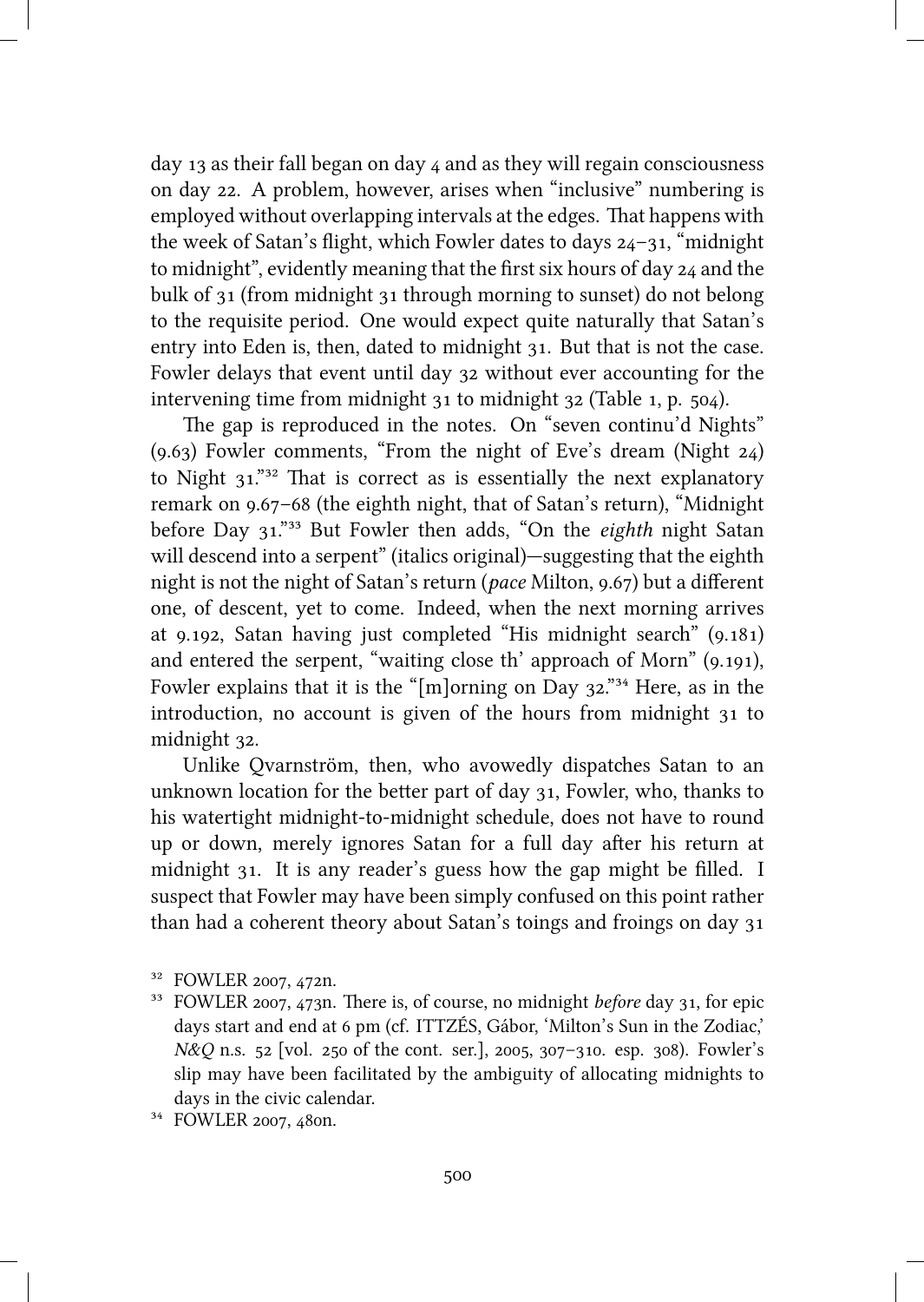that he failed to explain. Consider his analysis of the symbolism of "Satan's week of miscreation [… as] framed by the four remaining days, Days  $23-24$  and  $32-33$  [of directly represented action]."<sup>35</sup> This reading presupposes that the trip takes place between midnight 25 and midnight 32, which represents a one-day shift from his dates proposed elsewhere. Since he dates Raphael's visit to day  $24$  in the chronological table,<sup>36</sup> there can be no doubt that that day is already *part* of Satan's trip here, not framing it. Taken as whole, then, the scheme is self-contradictory.

There is much more at stake here than mere pedantry in detail. Both Qvarnström and Fowler base elaborate numerological interpretations on their chronological schemes, which structure collapses if the foundation proves insecure. Mistakes in numbering the days of the epic would have disastrous consequences for their readings.

Explicitly reacting to the previous three authors, Galbraith Crump offered a revisionist chronology in 1975. "McColley, Ovarnström, and Fowler all mistakenly conceive of the satanic flight from Eden as occupying seven  $24$ -hour periods."<sup>37</sup> The correct interpretation is, rather, "that Satan stayed in the darkness for seven continuous nights, or threeand-a-half 24-hour periods."<sup>38</sup> As a result, Crump cuts the number of days to twenty-eight (Table 1, p.  $504$ ). Both suggestions are problematic. First, he argues that twenty-four-hour periods are called "day *and* night" by Milton. If the principle is taken seriously, however, the rebels' fall, which lasted "Nine dayes"  $(6.871)$ ,<sup>39</sup> should be taken to have occupied four and a half twenty-four-hour periods. That, however, is not how

- <sup>35</sup> FOWLER 2007, 32.
- <sup>36</sup> FOWLER 2007, 31.
- <sup>37</sup> CRUMP 1975, 168n.
- $38$  CRUMP 1975, 167. As far as I can see, Crump's reading is only anticipated by an excruciatingly brief remark of Allen H. Gilbert's, who tersely comments on  $9.63-67$ , ending mid-line at "On the eighth return'd," that "[t]his indicates the fourth day" (GILBERT, Allen H., *On the Composition of Paradise Lost: A Study of the Ordering and Insertion of Material*, Chapel Hill: University of North Carolina Press, 1947, 150.).
- <sup>39</sup> Crump ignores this line and repeatedly quotes 1.50, a line that describes the devils' stupor in hell, as evidence of the nine-night-and-day fall (CRUMP, Galbraith M., *The Mystical Design of Paradise Lost*, Lewisburg: Bucknell UP, 1975, 165, 167, and 181.).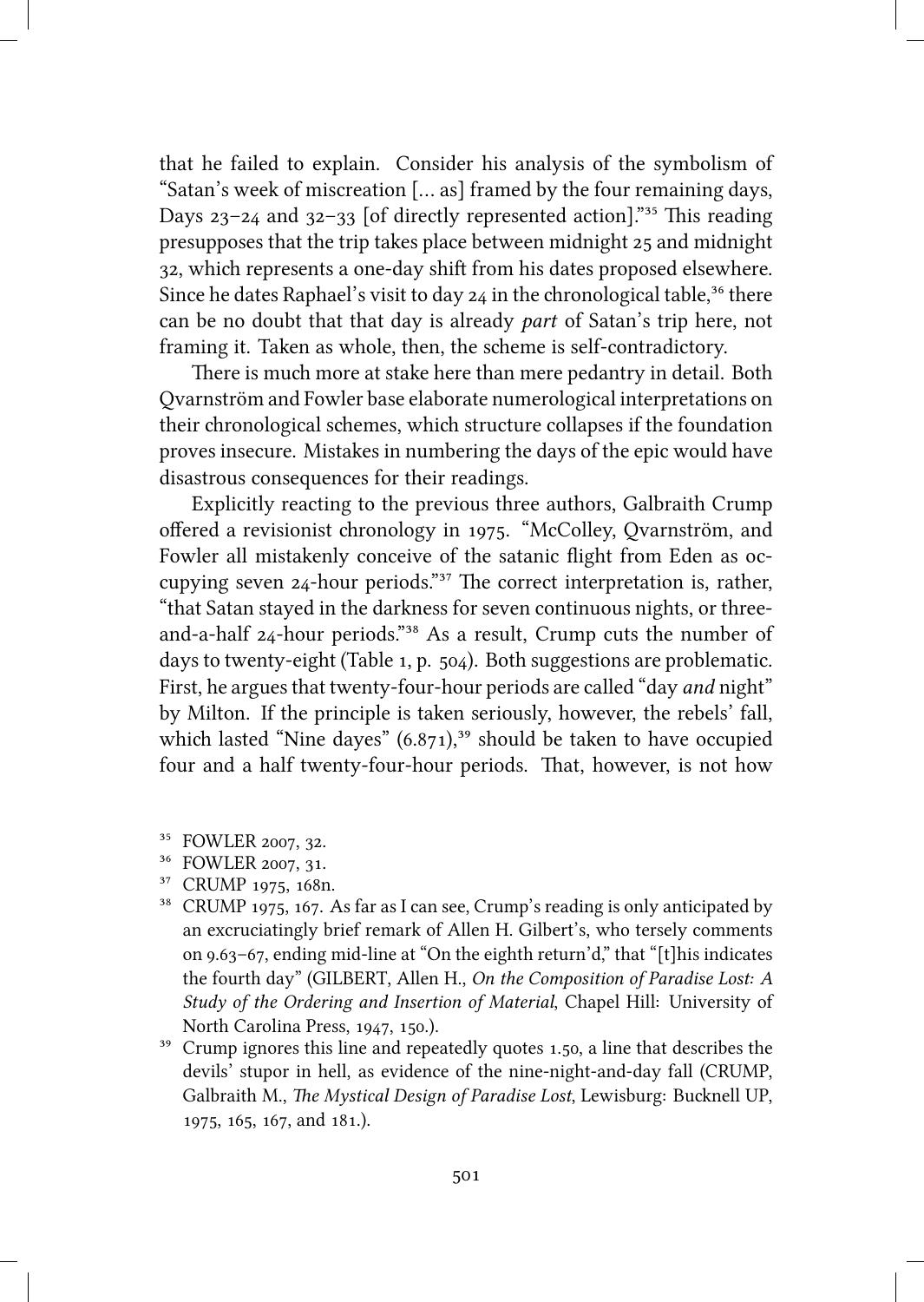Crump reads the line, for he allows almost nine twenty-four-hour days for the episode  $(165-166$  and  $181).^{40}$ 

Crump's computation is further inconsistent in that he interprets the nine days of the devils' fall as eight and a half days but the nine days they spend on the fiery lake as indeed nine days. Dating the rebels' defeat to dawn on the fourth day, $41$  "it is logical to count the first day and night of [their] fall as the daylight hours of the fourth day and the evening hours of the fifth. Thus Satan's horde falls upon Hell's burning lake appropriately in the evening that begins the thirteenth day of the narrative."<sup>42</sup> The second statement is a non sequitur. On this reading, the devils should land at the *end* of that night, that is, in the morning of day 13.<sup>43</sup> Crump is effectively cutting the time scheme by an additional halfday here. In any case, it is unclear why, in the light of that computation, the rebels should then lift their heads "during the night that begins the twenty-second day,"<sup>44</sup> that is, nine times twenty-four hours or more after their landing. The discrepancy is inexplicable even if it probably saves the half-day unduly lost from the rebels' fall.

Finally, Crump, assuming an expulsion of the archfiend at dawn at the end of Book  $_4$ , thinks that "[s]even or eight continuous  $_{24}$ -hour periods would [...] bring Satan back to Eden at dawn."<sup>45</sup> The corrective, after "three-and-a-half  $24$ -hour periods [...] he would correctly enter Eden […] sometime during the night that begins the twenty-seventh day of the narrative."<sup>46</sup> We know that Satan fled "By Night" (9.58),

⁴⁰ Incidentally, there are other contexts as well where Milton uses "day" in the sense of "day and night"; cf. the Father's synopsis of the first "two dayes" of the war in heaven (the phrase is repeated three times,  $6.684$ ,  $685$ ,  $699$ ) or the days of creation that can be referred to either as "six Nights and Days"  $(9.137)$  or simply as "Six days"  $(7.568, 601; \text{cf. also note } 19)$ .

<sup>43</sup> Crump's approach here is akin to that he takes to the days of the war in heaven. It "lasts three days and nights. It begins on the morning of the second day and comes to an end at dawn on the fourth day" (CRUMP 1975, 165). Day 2, night and day 3, night  $\mu$  to dawn: no manner of addition will bring the sum total to "three days and nights."

<sup>46</sup> CRUMP 1975, 167-168.

<sup>&</sup>lt;sup>41</sup> CRUMP 1975, 165.

<sup>&</sup>lt;sup>42</sup> CRUMP 1975, 166.

<sup>&</sup>lt;sup>44</sup> CRUMP 1975, 166.

<sup>&</sup>lt;sup>45</sup> CRUMP 1975, 167.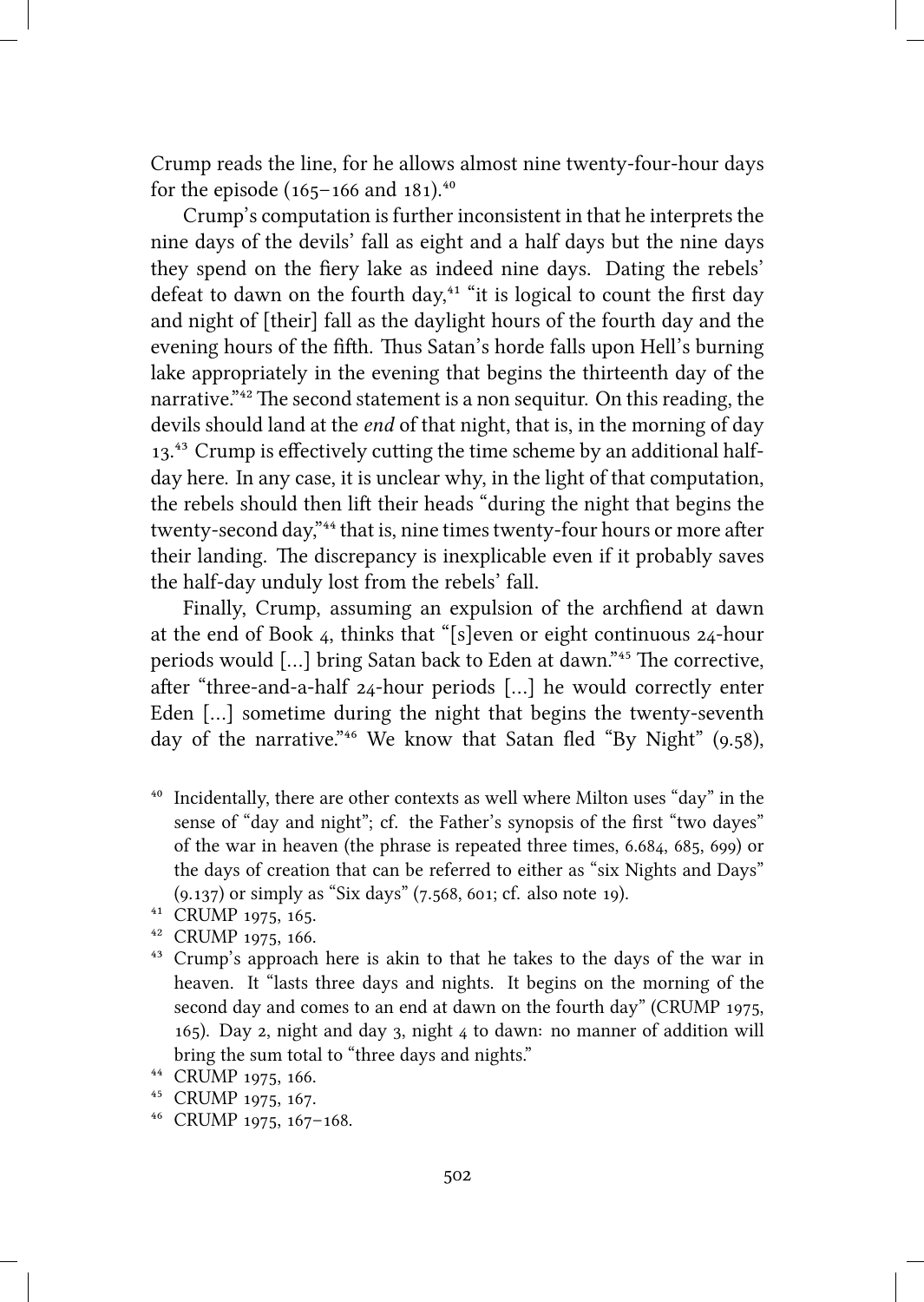that is, before daybreak. He should then arrive back, on Crump's principle, *before* sunset—*more than half* of a twelve-hour unit before his due time at midnight. We have seen that a Qvarnströmian or Fowlerian schedule (disregarding the erroneous extra time) can do better since it can approximate the seven nights, even on an assumption of expulsion at predawn, to *within a quarter* of a twenty-four-hour unit precision. Crump's chronology thus founders on several counts. To make it internally consistent, it should be either further cut or extended by about four days.

What we have seen in the course of the foregoing analysis is a remarkable degree of confusion in suggested chronologies of *Paradise Lost*. What is even more alarming than the debatable points of textual interpretation is the confusion within the various proposals on their own terms. If a consensus is to be reaed on the question of epic time scheme, it can be minimally expected that the contending options are internally consistent. All four propositions I have extensively reviewed here fall short of that criterion and must be revised. Chronological calculations have in all four cases been bound up with interpretive considerations, and one is inclined to suspect that mistakes in the former may have in part derived from concerns for the latter. Be that as it may, one point of convergence that has emerged on the previous pages concerns the period intervening between Satan's expulsion from paradise at the end of Book  $_4$  and his descent into the serpent the night before the fall. It is a full week, neither less nor more. Three-anda-half, six, eight and ten-day estimates are all mistaken. The textual evidence does not bear out the arguments presented in their favor, and they are all beset with internal inconsistencies. We cannot attain to greater precision than Milton offers, but the chronological import of the episode should be sufficiently clear within that framework: "By Night he fled, and at Midnight return'd" (9.58). Satan's entire absence need not occupy exactly 168 hours in order to last for one week, which is doubtless the best interpretation of Milton's text. Further research is needed if Milton scholarship is to convincingly answer the question of epic ronology in *Paradise Lost*, but identifying internal inconsistencies in available time schemes and correcting mistakes about the temporal outlines of a chronologically significant episode have been necessary steps in that direction.